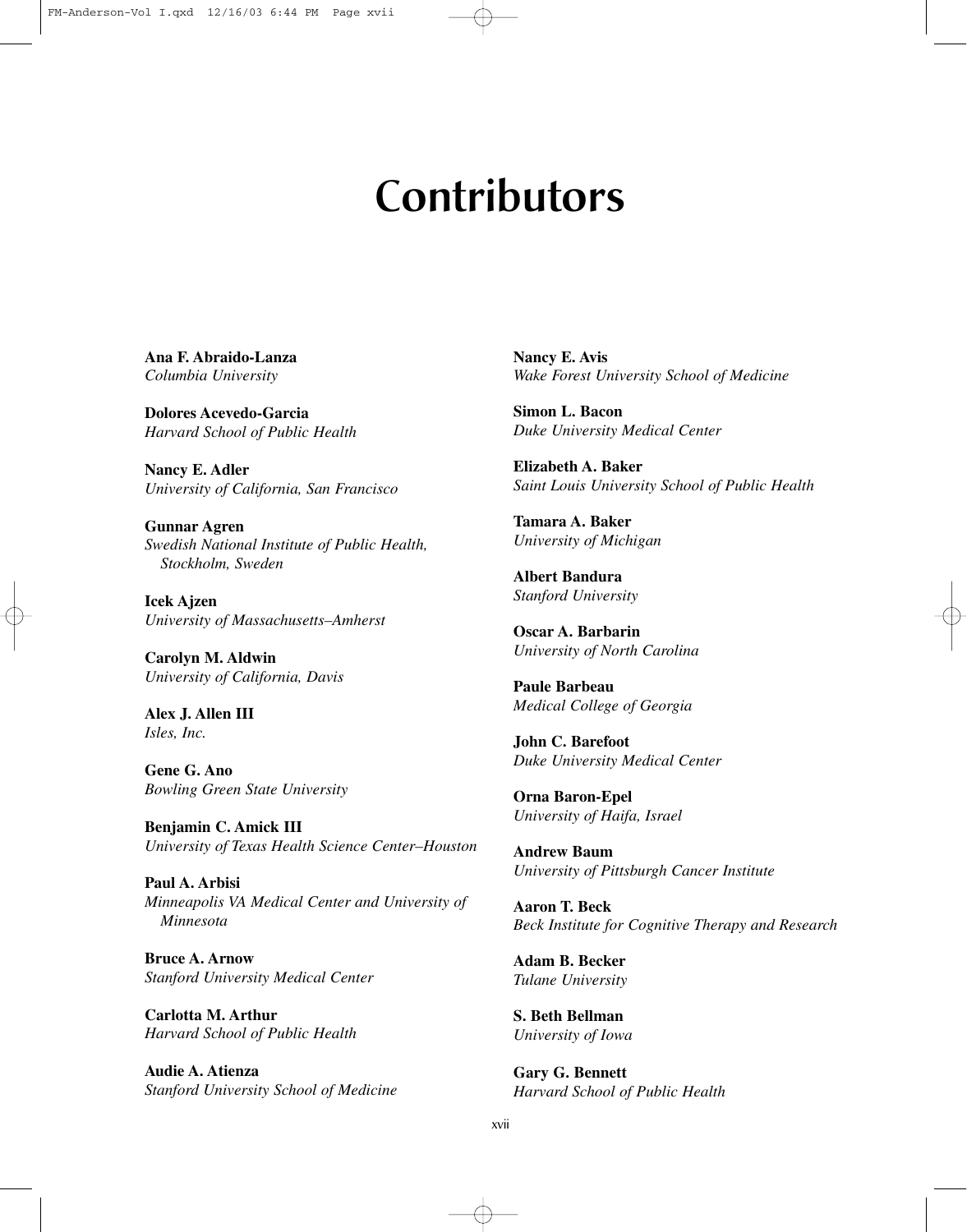xviii———Encyclopedia of Health and Behavior

**Gerald S. Berenson** *Tulane University School of Public Health and Tropical Medicine*

**Lisa F. Berkman** *Harvard School of Public Health*

**Allan Best** *Centre for Clinical Epidemiology & Evaluation*

**David R. Black** *Purdue University*

**Edward B. Blanchard** *University at Albany*

**Dan Blazer** *Duke University School of Medicine*

**Carolyn L. Blue** *Purdue University*

**James A. Blumenthal** *Duke University Medical Center*

**Diane Bonfiglio** *Ohio State University*

**Julienne Bower** *University of California, Los Angeles*

**Stephen H. Boyle** *Duke University Medical Center*

**Kelly D. Brownell** *Yale University*

**Ross C. Brownson** *Saint Louis University School of Public Health*

**Eric Brunner** *University College London*

**David M. Burns** *University of California, San Diego*

**James N. Butcher** *University of Minnesota*

**Virginia S. Cain** *National Institutes of Health* **Michael P. Carey** *Syracuse University*

**Edward G. Carr** *State University of New York at Stony Brook*

**Olivia Carter-Pokras** *University of Maryland*

**Charles S. Carver** *University of Miami*

**Patricia P. Chang** *University of North Carolina at Chapel Hill*

**Steven J. Choi** *Mount Sinai School of Medicine*

**Noreen M. Clark** *University of Michigan School of Public Health*

**Catherine Classen** *Stanford University School of Medicine*

**Lynn Clemow** *Mount Sinai School of Medicine*

**Sheldon Cohen** *Carnegie Mellon University*

**Laura Coker** *Wake Forest University School of Medicine*

**Graham A. Colditz** *Harvard Medical School*

**Steve Cole** *University of California, Los Angeles*

**R. Lorraine Collins** *University at Buffalo, State University of New York*

**James W. Collins Jr.** *Children's Memorial Hospital, Chicago*

**Cynthia A. Conklin** *University of Pittsburgh Medical Center*

**Tamlin Conner**  *Boston College*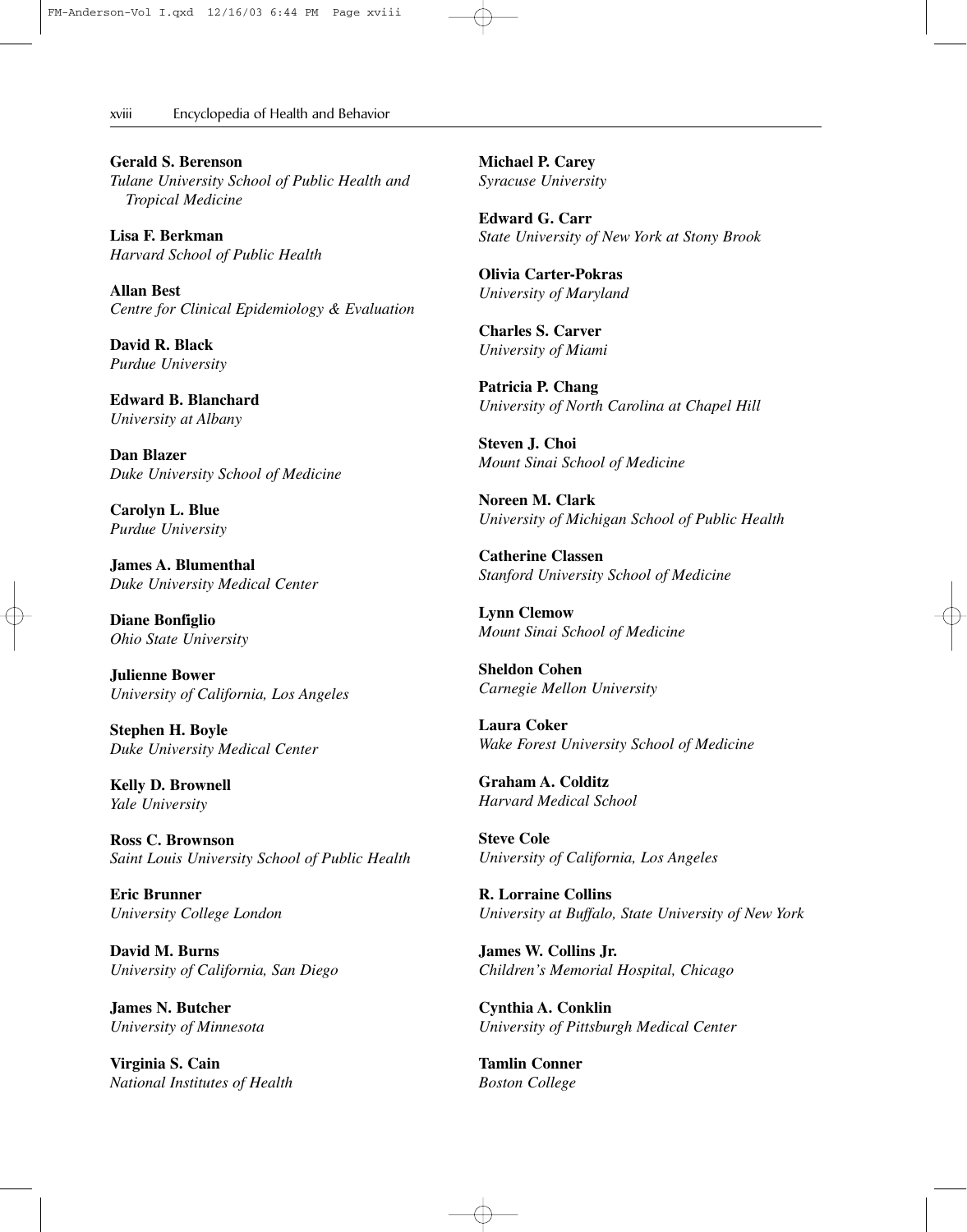## Contributors xix

**Jacqueline Corcoran** *Virginia Commonwealth University*

**Jeffrey Cram** *Sierra Health Institute*

**J. David Creswell** *University of California, Los Angeles*

**Hank Dart** *University of Queensland*

**Karina Davidson** *Mount Sinai School of Medicine*

**Mary C. Davis** *Arizona State University*

**Alan M. Delamater** *University of Miami School of Medicine*

**Barbara A. Dennison** *Bassett Healthcare*

**Kurt H. Dermen** *University at Buffalo, State University of New York*

**Ed Diener** *University of Illinois at Urbana-Champaign*

**Ana V. Diez Roux** *Columbia Presbyterian Medical Center*

**Peggye Dilworth-Anderson** *University of North Carolina at Chapel Hill*

**Robin DiMatteo** *University of California, Riverside*

**Angela Liegey Dougall** *University of Pittsburgh Cancer Institute*

**William W. Dressler** *University of Alabama*

**Patricia M. Dubbert** *University of Mississippi School of Medicine*

**Jacqueline Dunbar-Jacob** *University of Pittsburgh*

**Christine Dunkel Schetter** *University of California, Los Angeles*

**Christopher L. Edwards** *Duke University Medical Center*

**John P. Elder** *San Diego State University*

**Charles F. Emery** *Ohio State University*

**Edward Emmett** *University of Pennsylvania Medical Center*

**Judith A. Erlen** *University of Pittsburgh School of Nursing*

**Gary W. Evans** *Cornell University*

**Susan A. Everson-Rose** *Rush-Presbyterian-St. Luke's Medical Center*

**Craig K. Ewart** *Syracuse University*

**Noha H. Farag** *University of California, San Diego*

**Lisa Feldman Barrett** *Boston College*

**Rebecca Fink** *Beth Israel Deaconess Medical Center*

**Martin Fishbein** *University of Pennsylvania*

**Ray Fitzpatrick** *University of Oxford*

**Tanya R. Fitzpatrick** *Arizona State University West*

**Brian R. Flay** *University of Illinois at Chicago*

**Susan Folkman** *University of California, San Francisco*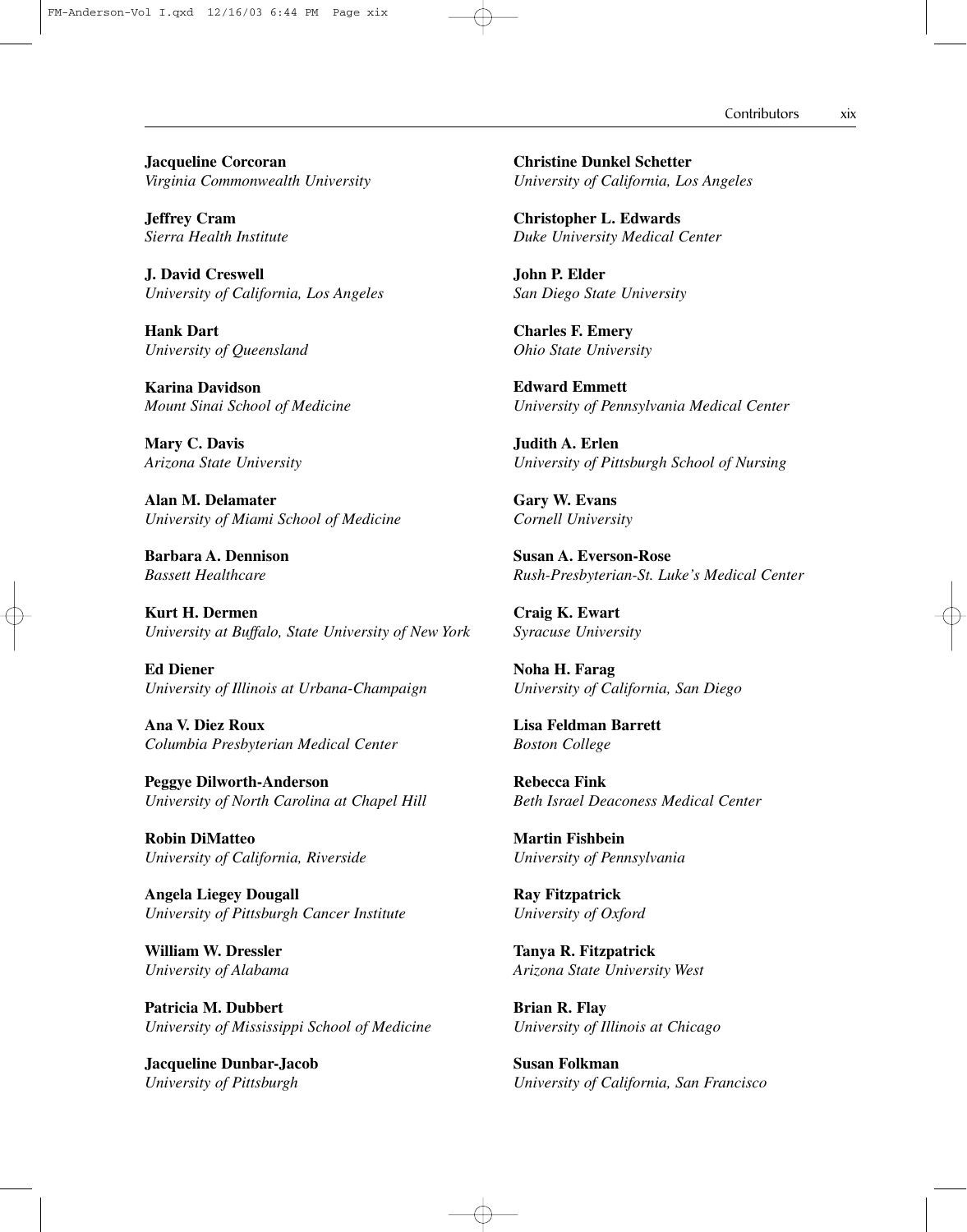xx———Encyclopedia of Health and Behavior

**Cynthia Franklin** *University of Texas at Austin*

**Barbara L. Fredrickson** *University of Michigan*

**Robert R. Freedman** *Wayne State University SOM*

**Michael Fries** *DePaul University*

**Linda C. Gallo** *San Diego State University*

**Kim M. Gans** *Brown University*

**Marc Gellman** *University of Miami*

**William Gerin** *Mount Sinai School of Medicine*

**Todd Gilmer** *University of California, San Diego*

**Ronald Glaser** *Ohio State University College of Medicine and Public Health*

**Thomas A. Glass** *Johns Hopkins Bloomberg School of Public Health*

**Steven L. Gortmaker** *Harvard School of Public Health*

**Carmen Reneé Green** *University of Michigan Medical School*

**Lawrence W. Green** *Centers for Disease Control and Prevention*

**Judith Green-McKenzie** *University of Pennsylvania Medical Center*

**Sander Greenland** *University of California, Los Angeles*

**Erik Groessl** *University of California, San Diego* **Carla J. Groom** *University of Texas at Austin*

**Jessie C. Gruman** *Center for the Advancement of Health*

**Brooks B. Gump** *State University of New York at Oswego*

**J. Ricardo Guzman** *Community Health and Social Services Center, Inc.*

**Mary Beth Harris** *New Mexico Highlands University*

**Anthony Hedley** *University of Hong Kong*

**Sarah H. Heil** *University of Vermont*

**Stephen J. Heishman** *National Institute on Drug Abuse, NIH*

**Kathryn E. Henderson** *Yale University*

**Robert A. Hiatt** *University of California, San Francisco*

**Stephen T. Higgins** *University of Vermont*

**Marcelle Christian Holmes** *Pomona College*

**Kenneth A. Holroyd** *Ohio University, Athens*

**Deborah Holtzman** *Centers for Disease Control and Prevention*

**Frank B. Hu** *Harvard School of Public Health*

**Joel W. Hughes** *Duke University Medical Center*

**Mary Kay Hunt** *Dana-Farber Cancer Institute*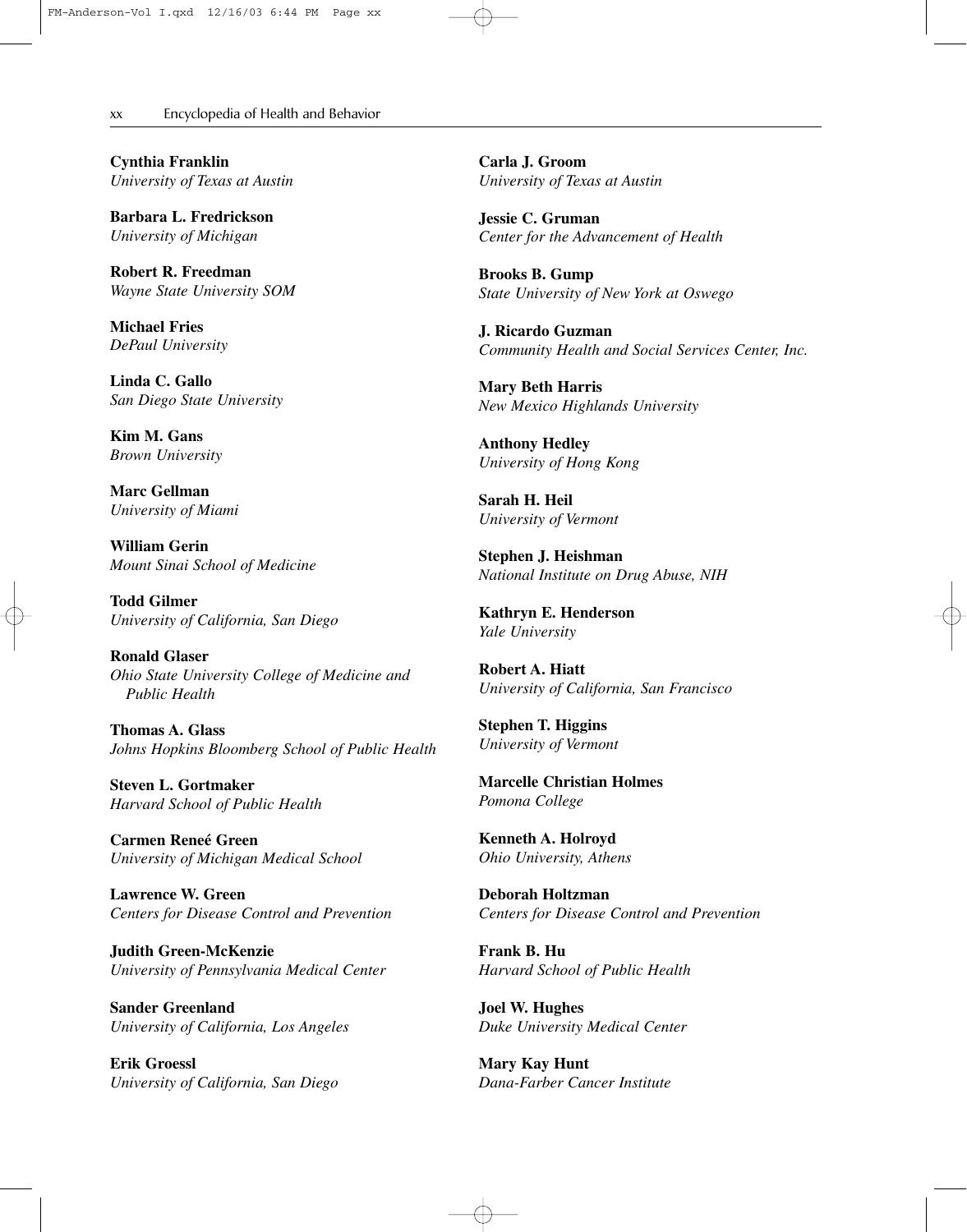Contributors xxi

**Shannon Q. Hurtz** *Stanford University School of Medicine*

**Bruce A. Huyser** *Albuquerque VAMC*

**Esmeralda M. Iñiguez** *San Diego State University*

**Carlos Iribarren** *Kaiser Permanente Division of Research*

**Michael Irwin** *University of California, Los Angeles*

**Barbara A. Israel** *University of Michigan*

**Leonard A. Jason** *DePaul University*

**Camara P. Jones** *Centers for Disease Control and Prevention*

**Carolyn C. Johnson** *Tulane University School of Public Health and Tropical Medicine*

**Randall S. Jorgensen** *Syracuse University*

**Marjorie Kagawa-Singer** *Harvard School of Public Health*

**Carolyn Phan Kao** *Uniformed Services University of the Health Sciences*

**Robert M. Kaplan** *University of California, San Diego*

**Ichiro Kawachi** *Harvard School of Public Health*

**Robert M. Kelsey** *University of Tennessee Health Science Center*

**Rebecca Kentor** *Mount Sinai School of Medicine* **Mark W. Ketterer** *Henry Ford Hospital*

**Deborah M. Khoshaba** *Pepperdine University*

**Abby C. King** *Stanford University School of Medicine*

**Irving Kirsch** *University of Connecticut*

**Willem J. Kop** *Uniformed Services University of the Health Sciences*

**David Krantz** *Uniformed Services University of the Health Sciences*

**Nancy Krieger** *Harvard School of Public Health*

**Laura D. Kubzansky** *Harvard School of Public Health*

**Sandra Larios** *San Diego State University*

**Thomas M. Lasater** *Brown University*

**Kristina Laskovski** *Bassett Healthcare*

**Amy E. Latimer** *McMaster University*

**I-Min Lee** *Brigham and Women's Hospital and Harvard Medical School*

**E. Sue Lehman-Trzynka** *University of Pittsburgh School of Nursing*

**Paul Lehrer** *UMDNJ–Robert Wood Johnson Medical School*

**Anthony Lembo** *Beth Israel Deaconess Medical Center*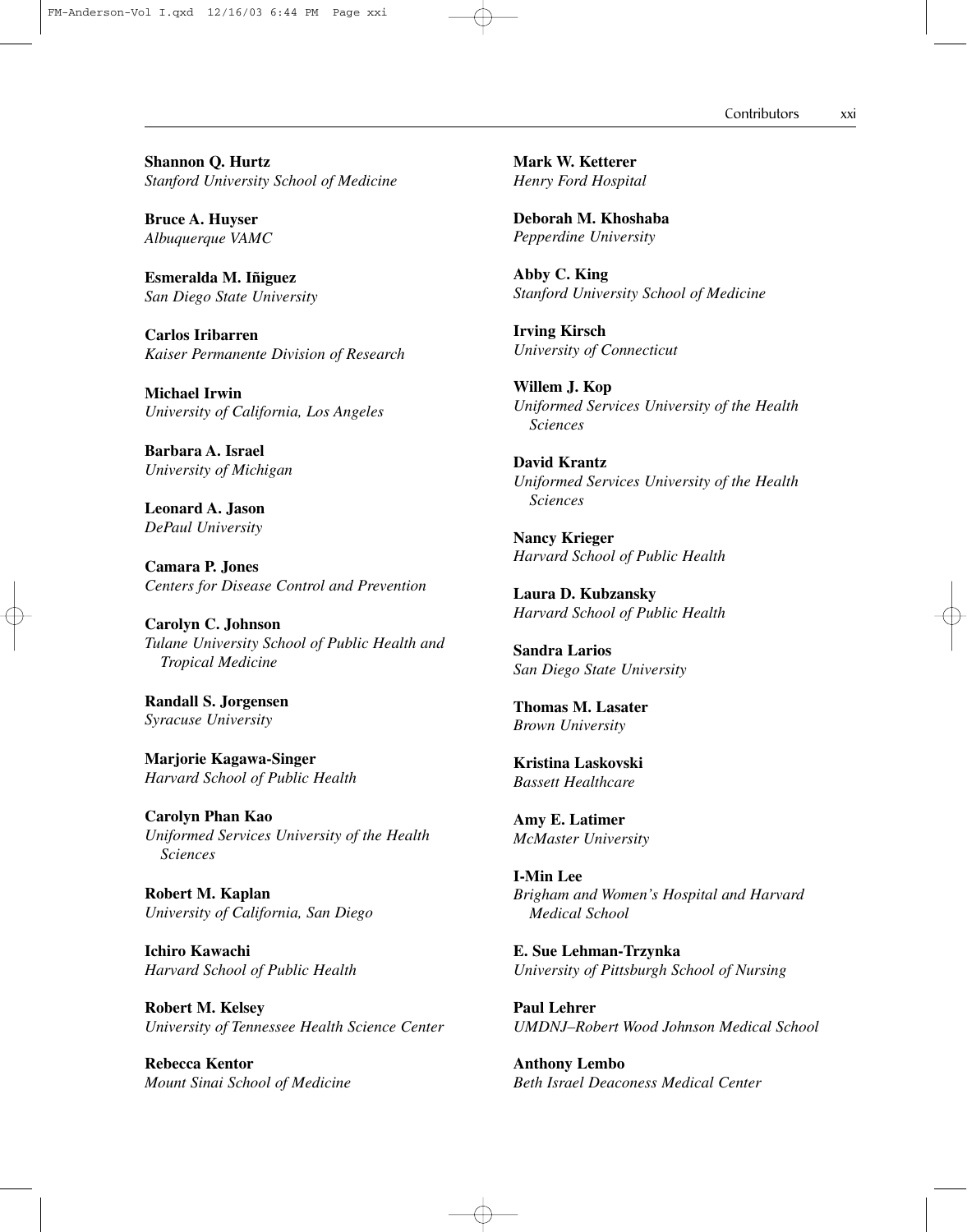## xxii———Encyclopedia of Health and Behavior

**Jane Leserman** *University of North Carolina at Chapel Hill*

**Susan Levenstein** *Aventino Medical Group, Rome, Italy*

**Wolfgang Linden** *University of British Columbia*

**Bruce G. Link** *Columbia University*

**Shira Lipsky** *Mount Sinai School of Medicine*

**William R. Lovallo** *University of Oklahoma Health Sciences Center*

**Leslie Lytle** *University of Minnesota*

**Salvatore R. Maddi** *University of California, Irvine*

**G. Alan Marlatt** *University of Wisconsin*

**Kathleen A. Martin** *McMaster University*

**René Martin** *University of Iowa*

**James A. McCubbin** *Clemson University*

**Bruce McEwen** *Rockefeller University*

**Angele McGrady** *Medical College of Ohio*

**Monica McPhail-Pruitt** *University of Michigan Medical School*

**Elizabeth L. McQuaid** *Rhode Island Hospital*

**Mary Pat Mellors** *University of Pittsburgh School of Nursing* **Ronald Melzack** *McGill University*

**Shawna L. Mercer** *Centers for Disease Control and Prevention*

**Suzanne M. Miller** *Fox Chase Cancer Center*

**Paul J. Mills** *University of California, San Diego*

**David C. Mohr** *University of California, San Francisco*

**Ali H. Mokdad** *Centers for Disease Control and Prevention*

**Beth E. Molnar** *Harvard School of Public Health*

**Miranda Montrone** *Fox Chase Cancer Center*

**David G. Moriarty** *Centers for Disease Control and Prevention*

**Judith Tedlie Moskowitz** *University of California, San Francisco*

**Peter Muehrer** *National Institutes of Health*

**Robert Murison** *University of Bergen, Norway*

**Lynn B. Myers** *University College London*

**Hector F. Myers** *University of California, Los Angeles*

**Tonja R. Nansel** *National Institute of Child Health and Human Development*

**Michelle Naughton** *Wake Forest University School of Medicine*

**Toben F. Nelson** *Harvard School of Public Health*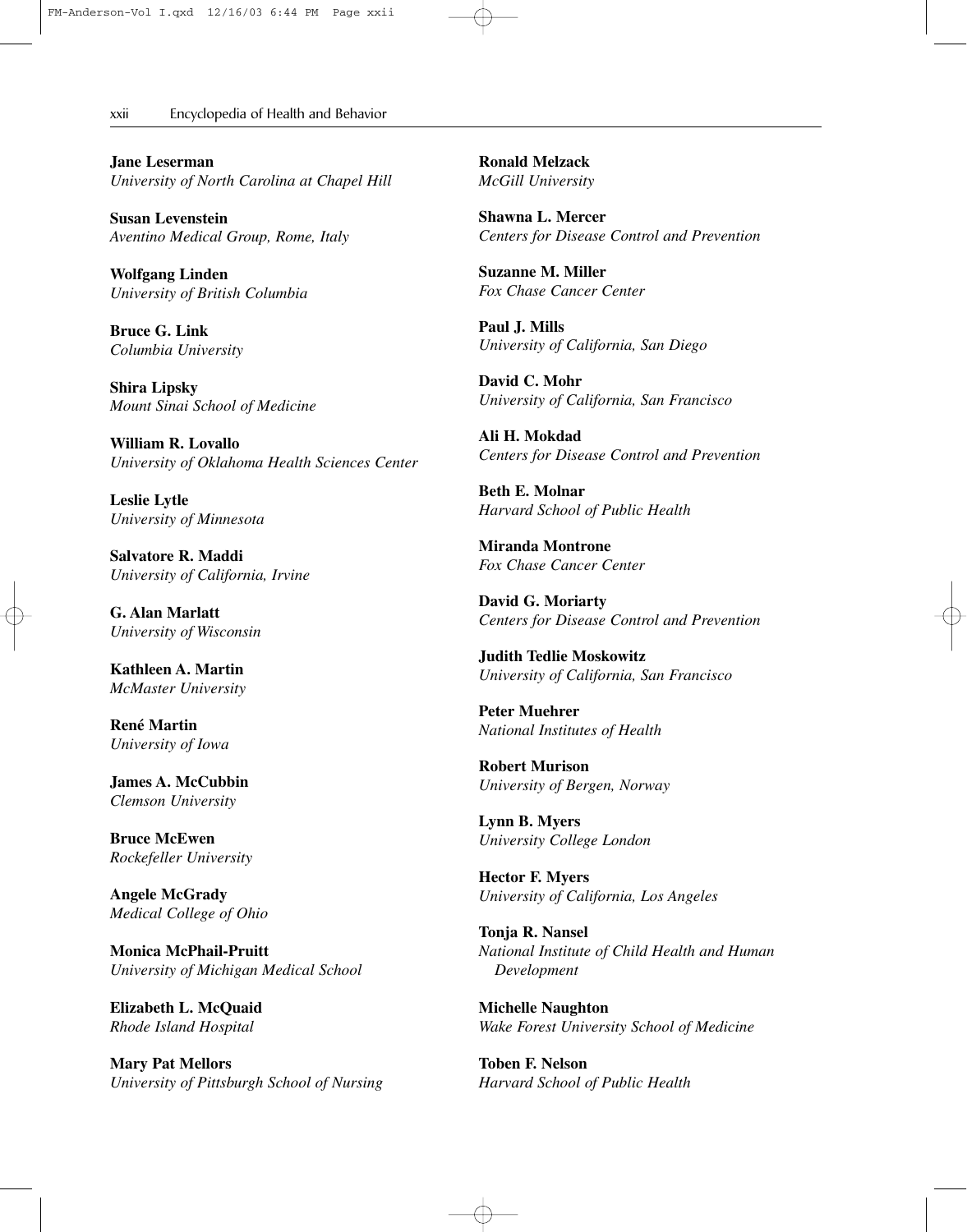Contributors xxiii

**Arthur M. Nezu** *Drexel University*

**Christine Maguth Nezu** *Drexel University*

**Julie K. Norem** *Wellesley College*

**Judith K. Ockene** *University of Massachusetts Medical School*

**Gbenga Ogedegbe** *Weill Medical College of Cornell University*

**Akiko Okifuji** *University of Utah*

**C. Tracy Orleans** *Robert Wood Johnson Foundation*

**J. Bruce Overmier** *University of Minnesota*

**David A. Padgett** *Ohio State University*

**Ralph S. Paffenbarger Jr.** *Stanford University*

**Sherry Pagoto** *University of Illinois at Chicago*

**Sara Palmer** *Johns Hopkins University*

**Kenneth I. Pargament** *Bowling Green State University*

**Crystal L. Park** *University of Connecticut*

**Edith A. Parker** *University of Michigan*

**Jerry C. Parker** *Truman VAMC*

**Andrea Farkas Patenaude** *Harvard Medical School*

**Thomas L. Patterson** *University of California, San Diego*

**J. Gregory Payne** *Emerson College*

**Lori Pbert** *University of Massachusetts Medical School*

**James W. Pennebaker** *University of Texas at Austin*

**Mary Ann Pentz** *University of Southern California*

**Willo Pequegnat** *National Institutes of Health*

**Maria Gabriela Pereira** *Cornell University*

**Kenneth A. Perkins** *University of Pittsburgh Medical Center*

**Daniel Perlman** *University of British Columbia*

**Christopher Peterson** *University of Michigan*

**Jo C. Phelan** *Columbia University*

**Thomas G. Pickering** *Mount Sinai School of Medicine*

**Kate E. Pickett** *University of Chicago*

**Sarah Pressman** *Carnegie Mellon University*

**Rebecca Puhl** *Yale University*

**Sandra Radin** *University of Wisconsin*

**William Rakowski** *Brown University*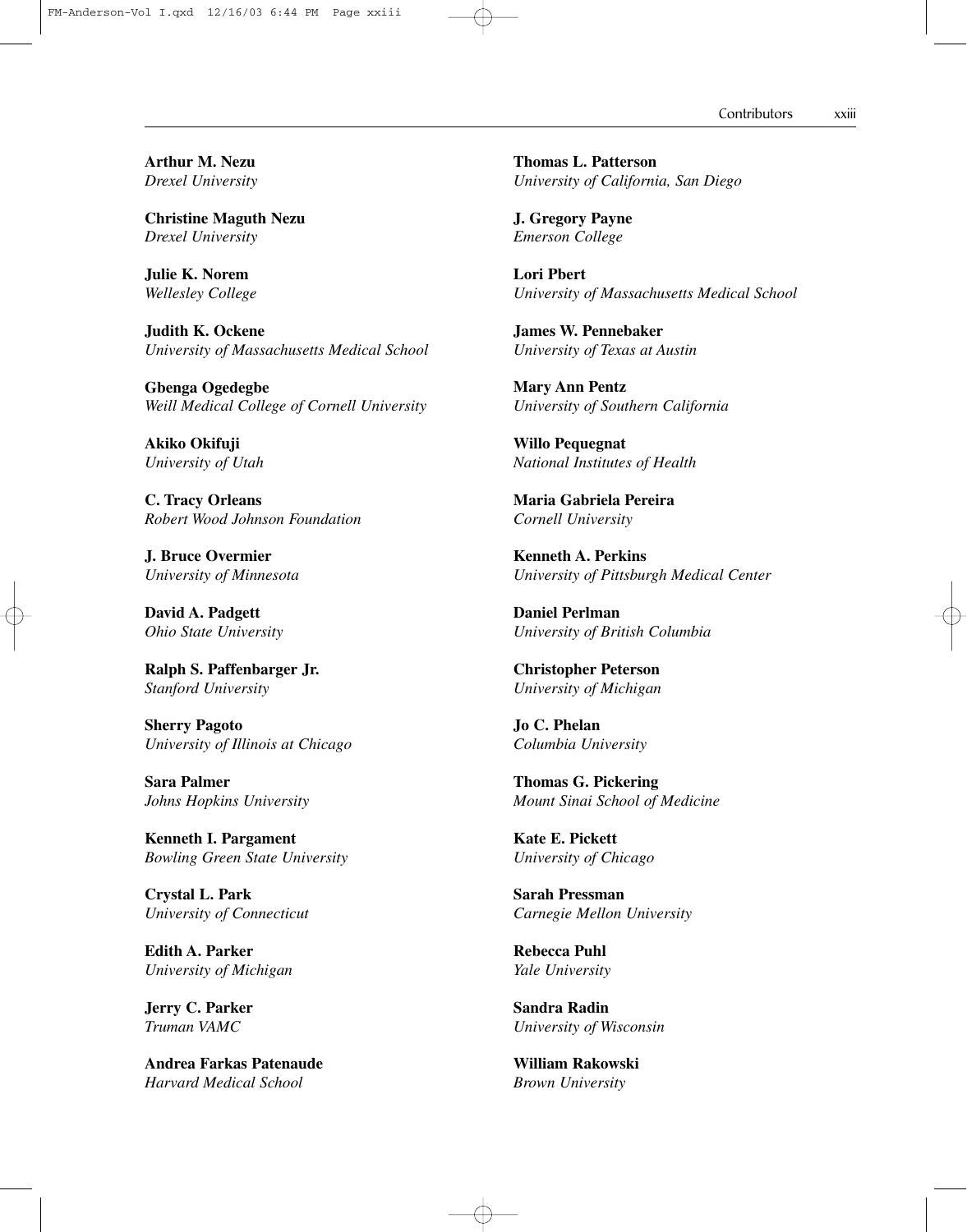xxiv———Encyclopedia of Health and Behavior

**Kevin L. Rand** *University of Kansas, Lawrence*

**Scott Ratzan** *Johnson and Johnson, Europe*

**Rupa Redding-Lallinger** *University of North Carolina*

**Eric C. Reheiser** *University of South Florida, Tampa*

**Tracey A. Revenson** *Graduate Center of the City University of New York*

**Christine M. Rini** *Mount Sinai School of Medicine*

**J. Peter Rosenfeld** *Northwestern University*

**Joseph S. Rossi** *University of Rhode Island*

**Gabriella Rothman** *Mount Sinai School of Medicine*

**Rima E. Rudd** *Harvard School of Public Health*

**Daniel W. Russell** *Iowa State University*

**Catherine Tomeo Ryan** *Harvard School of Public Health*

**James F. Sallis** *San Diego State University*

**Lisa A. Pualani Sanchez-Johnsen** *University of Hawai'i at Manoa*

**Jean J. Schensul** *Institute for Community Research*

**Skye K. Schulte** *HealthGate Data Corp.*

**Amy J. Schulz** *University of Michigan* **Amy R. Schwartz** *Yale University School of Medicine*

**Christie Napa Scollon** *University of Illinois at Urbana-Champaign*

**Teresa Seeman** *University of California, Los Angeles*

**Louise Sharpe** *University of Sydney, Australia*

**Joan L. Shaver** *University of Illinois at Chicago*

**Kerry Sherman** *Fox Chase Cancer Center*

**Andrew Sherwood** *Duke University Medical Center*

**William J. Sieber** *University of California, San Diego*

**Johannes Siegrist** *Heinrich-Heine University*

**Edward G. Singleton** *Consulting psychologist*

**Paula Smith** *University of Utah*

**C. R. Snyder** *University of Kansas, Lawrence*

**Glorian Sorensen** *Dana-Farber Cancer Institute*

**Charles D. Spielberger** *University of South Florida, Tampa*

**Bonnie Spring** *University of Illinois at Chicago*

**Gloria Stables** *National Cancer Institute*

**Annette L. Stanton** *University of California, Los Angeles*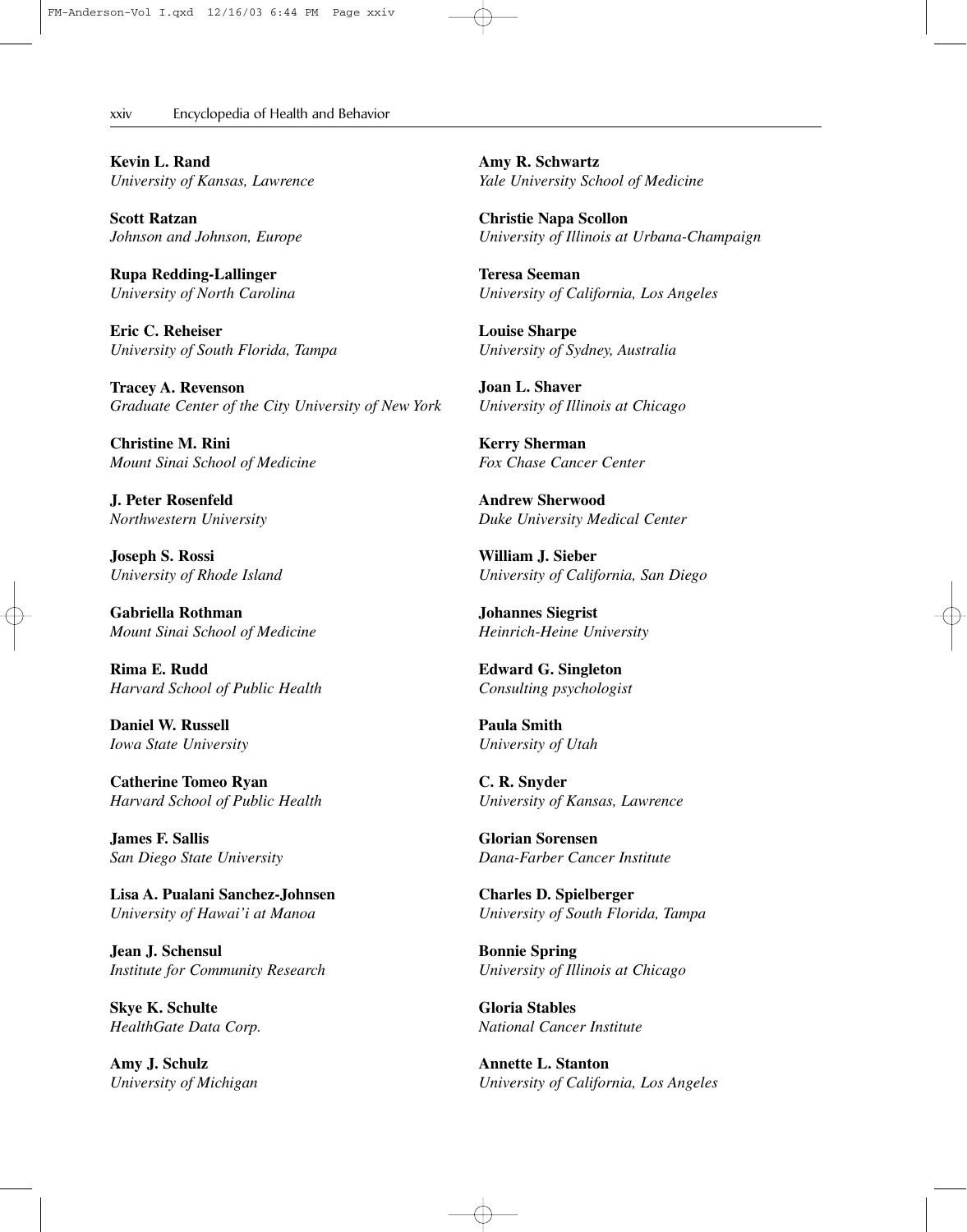Contributors xxv

**Robert A. Steer** *University of Medicine and Dentistry of New Jersey*

**Carl J. Stepnowsky Jr.** *University of California, San Diego*

**Andrew Steptoe** *University College London*

**Catherine M. Stoney** *Ohio State University*

**S. V. Subramanian** *Harvard School of Public Health*

**Jerry Suls** *University of Iowa*

**C. Barr Taylor** *Stanford Medical Center*

**Julian F. Thayer** *National Institute on Aging*

**Töres Theorell** *Karolinska Institute, Stockholm, Sweden*

**Robert Joseph Thompson Jr.** *Duke University*

**Jonathan N. Tobin** *Clinical Directors Network, Inc.*

**Susan Torres-Harding** *DePaul University*

**Kimberlee J. Trudeau** *City University of New York Graduate Center*

**Michele M. Tugade** *Boston College*

**Dennis C. Turk** *University of Washington*

**Sharon Williams Utz** *University of Virginia*

**Melissa A. Valerio** *University of Michigan School of Public Health* **Peter A. Vanable** *Syracuse University*

**Elizabeth Vásquez** *Helen Hayes Hospital Clinical Research Center*

**Marja J. Verhoef** *University of Calgary*

**Peter P. Vitaliano** *University of Washington*

**Linda J. Waite** *University of Chicago*

**Natalie Walders** *Rhode Island Hospital*

**Shari R. Waldstein** *University of Maryland, Baltimore County*

**Ken Wallston** *Vanderbilt University*

**Sarah P. Wamala** *Swedish National Institute of Public Health, Stockholm, Sweden*

**Shirley S. Wang** *Yale University*

**Nancy L. Weaver** *Saint Louis University*

**Henry Wechsler** *Harvard School of Public Health*

**Kellee White** *Columbia University*

**Keith E. Whitfield** *Pennsylvania State University*

**Adrienne A. Williams** *Duke University Medical Center*

**David R. Williams** *University of Michigan*

**Redford B. Williams** *Duke University Medical Center*